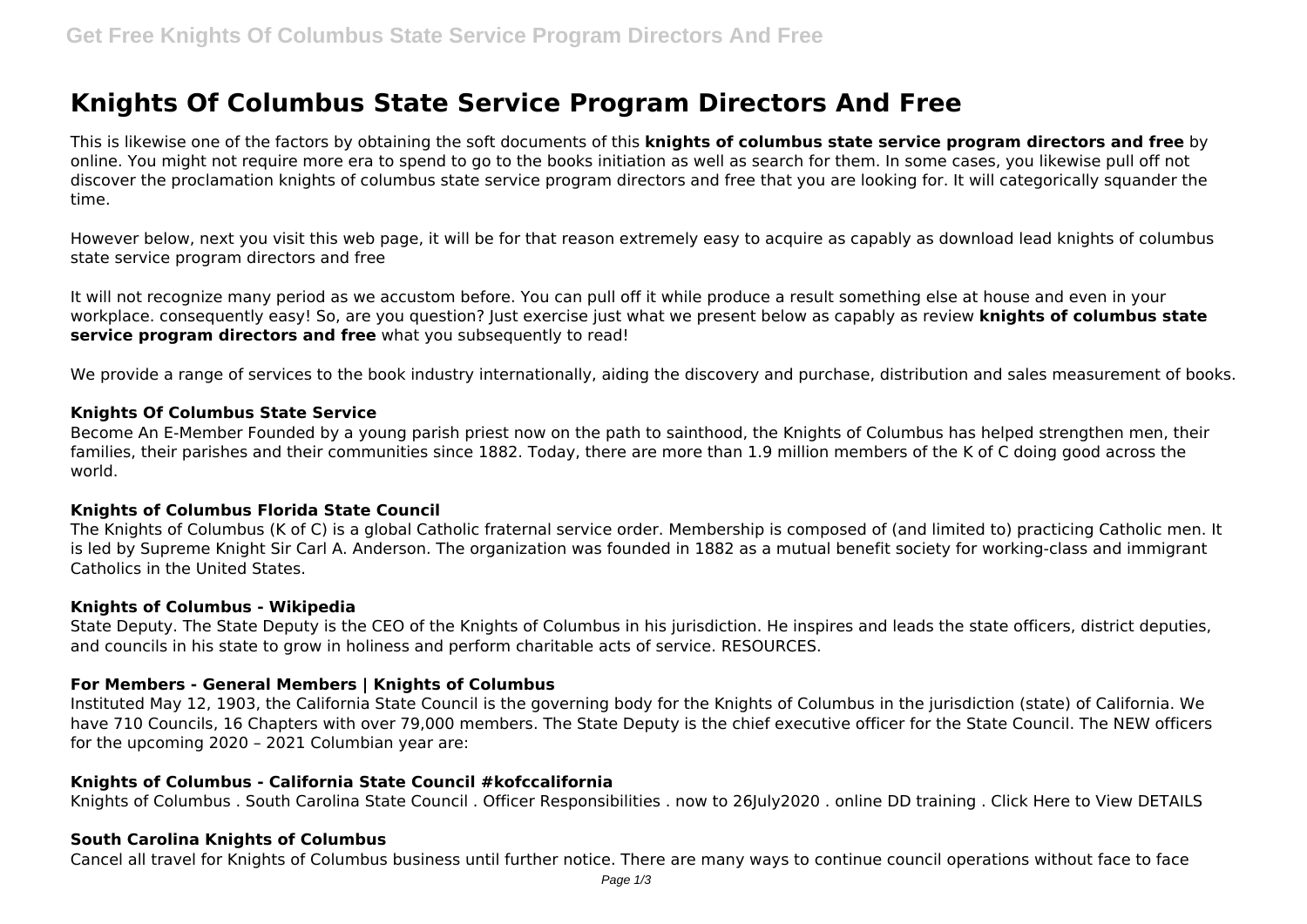contact. Here are some suggestions: Conduct meetings by conference call, Skype, Google Groups or other methods. Use a webinar service for large meetings like monthly business meetings.

## **Arizona Knights Columbus**

The Knights of Columbus welcomes inquiries from those who need additional information or wish to contact us. Knights of Columbus Headquarters. 1 Columbus Plaza. New Haven, CT 06510. Main Number. (203) 752-4000. For Insurance Inquiries. (800) 380-9995. For Media Inquiries Only: Joseph Cullen at (203) 800-4923; cell (203) 415-9314; email Joseph.Cullen@kofc.org.

## **Knights of Columbus - Contact Us**

You must still send a copy to the State Deputy, State Office, and District Deputy or Vice Supreme Master and Master. Knights of Columbus Leadership Seminar (scheduled for Saturday, July 18) has been canceled due to government imposed restrictions on crowd sizes! Louisiana Knight: The July 2020 and final Louisiana Knight has been posted.

## **Knights of Columbus - Louisiana State Council**

Since its founding, the Knights of Columbus has been involved in evangelization. In 1948, the Knights started Catholic Information Service (CIS) in response to blatant anti-Catholic bias in other religious media in order to educate non-Catholics about the beliefs and practices of the Catholic Church.

## **Catholic Information Service | Knights of Columbus**

Knights of Columbus | Catholic Fraternal Organization We are catholic men putting our faith in action to service and protect families by investing 75+ million charitable hours and \$875 million paid to loved ones through \$185+ million donations and faith-based investing.

# **Knights of Columbus | Catholic Fraternal Organization**

The Knights of Columbus is a Catholic, family, fraternal and service organization. The key elements of our Service Program are Church, community, council, family, pro-life, and youth activities. The State College Knights of Columbus council has donated over \$210,000 and countless volunteer hours to various charities since 2009.

## **State College Knights of Columbus**

In my opinion, the Knights of Columbus is no longer the small mutual aid society and fraternity founded by Fr. Michael McGivney in the 19th century. It is now a big, rich corporation that seeks to ...

# **I'm done with the Knights of Columbus | National Catholic ...**

The Knights of Columbus is a Catholic fraternal benefits organization headquartered in New Haven, Connecticut.

## **Knights of Columbus**

We, the Massachusetts Knights of Columbus, the third oldest jurisdiction of our Order, welcome you to our award-winning website and are proud to boast of our continuing efforts of practicing our Order's principles of Charity, Unity, Fraternity and Patriotism.

## **Knights of Columbus – Massachusetts State Council**

Mission Statement We as men of the Knights of Columbus, men of faith, are called through Baptism to grow and increase in faith. We are thereby